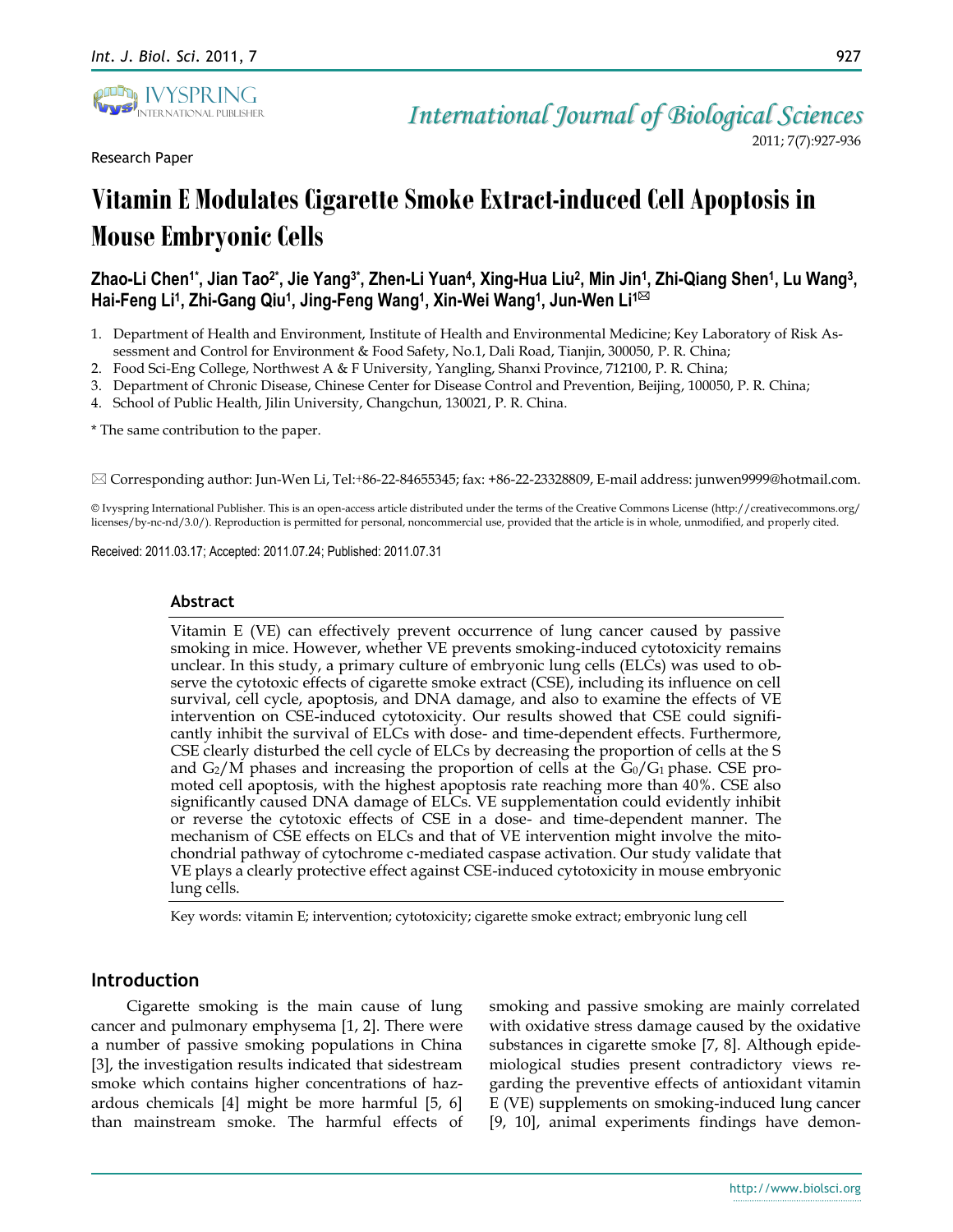strated that VE can effectively prevent passive smoking-induced lung cancer in mice [11, 12]. Although the pathogenesis of lung cancer caused by cigarette smoke appears to be complex, it is the major pathway that exposure to cigarette smoke causes lung cells DNA damage or apoptosis [13-15]. Recent researches indicated that cigarette smoke extract (CSE) could produce a clear cytotoxic effect [13-19]; however, whether VE prevents CSE-induced cytotoxicity and its mechanisms remain unclear.

In this study, an embryonic lung cells (ELCs) model was used to observe the influence of CSE on cell survival, cell cycle, apoptosis, and DNA damage and VE intervention in CSE-induced cytotoxicity; we also explored the mechanisms of CSE-induced cytotoxicity and VE intervention. We believe that this study will contribute to investigate the underlying mechanism of the preventive effect of VE on smoking-induced lung cancer.

#### **Materials and Methods**

#### **Reagents**

VE (DL-alpha-tocopherol) was obtained from Sigma (St. Louis, MO, USA). Cigarettes were purchased from the local supermarket (Hongmei Brand; tar content, 15 mg; and nicotine content, 1.2 mg per cigarette). The nicotine standard was obtained from Merck Biosciences (Hohenbrunn, Germany). RPMI-1640 medium, dimethylsulfoxide (DMSO), ribonuclease A (Rnase A), and trypsin were obtained from Invitrogen Corporation (N. Y. USA).

#### **Mouse ELCs preparation and culture**

ELCs were isolated from Swiss mouse embryos and cultured as described previously [20, 21]. Briefly, the embryos lungs were removed on the 13<sup>th</sup> day of gestation. The tissue pieces were shaken in phosphate-buffered saline (PBS) containing 0.25% trypsin on a rotary shaker at 37°C for 20 min. Pipette tissue pieces several times until a single cell suspension was obtained. After standing for 1 min, the cell suspension was centrifuged at 1000 revolutions per minute for 5 min. The cell pellets were resuspended in RPMI-1640 medium supplemented with 10% fetal bovine serum (FBS), penicillin (100 units/ml), and streptomycin (100  $\mu$ g/ml) to obtain ELCs suspension. The ELCs were plated at a concentration of  $2 \times 10^6$  cells/ml and incubated at  $37^{\circ}$ C in 5% CO<sub>2</sub>, and were observed and photographed at the logarithmic growth phase under inverted microscope (Olympus) as described previously [20, 21]. The ELCs could grow for more than 10 consecutive passages.

## **CSE preparation and nicotine concentration determination**

The CSE was prepared as described previously [17, 22-24]. Briefly, the smoke of four lit cigarettes was collected by a peristaltic pump apparatus into 15 ml of RPMI-1640 medium. By bubbling the smoke in the medium, CSE stock solution was obtained, concentration of nicotine in the CSE stock solution was measured by high-performance liquid chromatography (HPLC) method at the Central Lab, Nankai University, and the concentration of nicotine was about 70000 ng/L in CSE stock solution, and then CSE stock solution was filtered through a 0.22-μm-pore size filter and diluted to the desired concentration with cell medium.

## **Effects of CSE on survival of ELCs and VE intervention**

The ELCs at the logarithmic growth phase were treated with 0.25% trypsin to prepare a single cell suspension. The cells were adjusted to a concentration of  $1 \times 10^5$  cell/ml and seeded 200 µl cell suspension to each well in a 96-well plate, and 3 parallel wells were set for each group treated with various concentrations of CSE [70000 ng/L (CSE stock solution), 400 ng/L, 200 ng/L, 100 ng/L, and 12.5 ng/L as the equivalent to nicotine]. There was no nicotine in the control group. The cells were incubated for 24 h, 48 h, and 72 h at 37 $\degree$ C under an atmosphere consisting of 5% CO<sub>2</sub> and 95% air. Four hours before the end of the incubation, 20 µl of 5 mg/ml MTT was added to each well, and the cells were solubilized with 100 µl DMSO.

The optical density (OD) of each well was measured using ELISA plate reader (Wellscan MK3, Labsystems Dragon) with a test wavelength of 492 nm. The cell survival rate (SR) was determined by the following equation:

## SR = (OD value in treated groups/OD value in control)  $\times$  100%.

For VE intervention, VE treatment was prepared as described previously [25, 26], VE stock solutions were prepared in ethanol, various concentrations of VE (1 μmol/L, 25 μmol/L, 50 μmol/L, 100 μmol/L and 200 μmol/L) were added to the cell medium 2 h before CSE (200 ng/L as the equivalent to nicotine) treatment. The survival rate was determined using the MTT method as described above.

#### **Effects of CSE on cell cycle and apoptosis of ELCs and VE intervention**

The ELCs at the logarithmic growth phase were seeded in a 6-well plate and incubated for 24 h at 37°C under an atmosphere of  $5\%$  CO<sub>2</sub>. Then, the cells were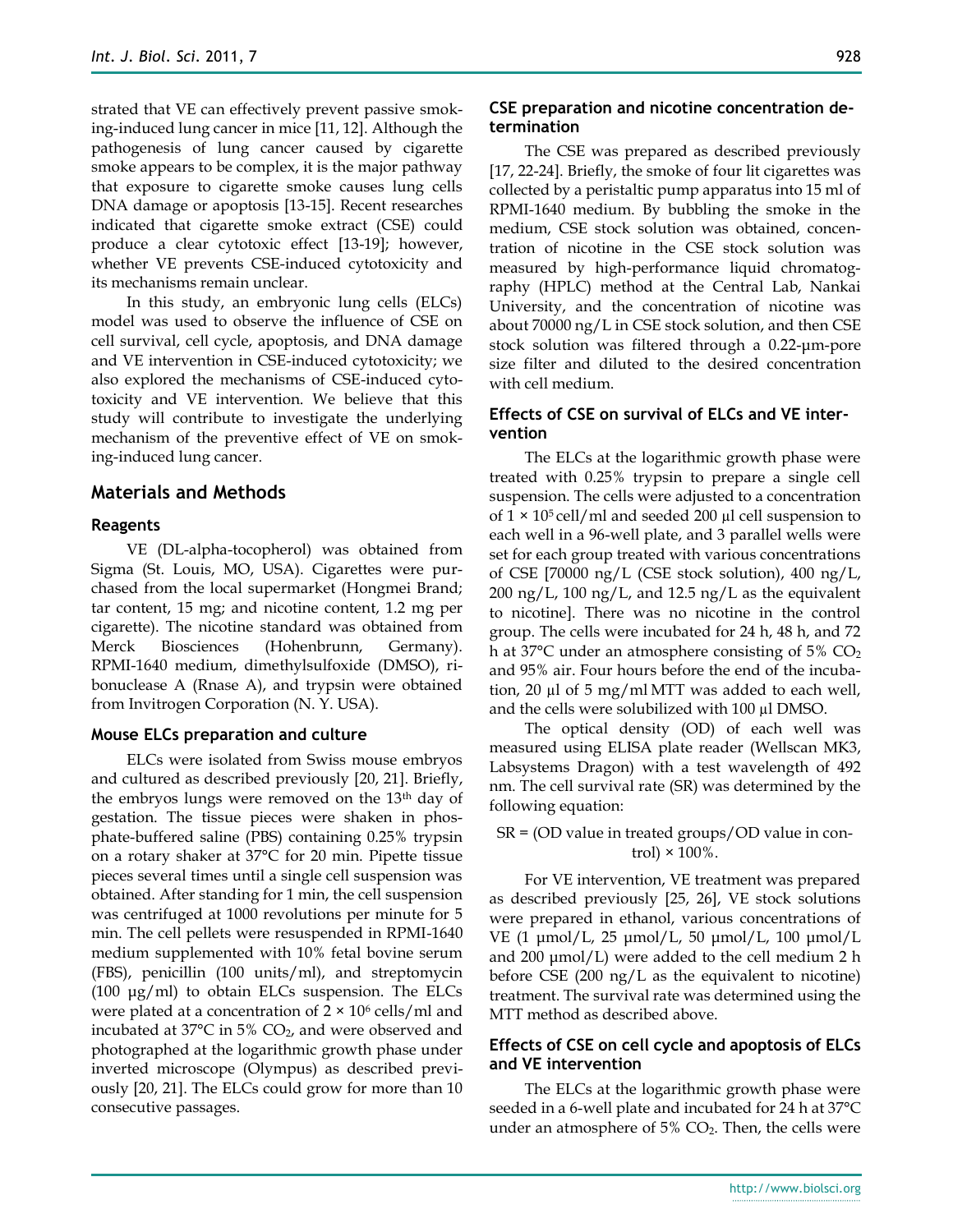treated with various concentrations of CSE [70000 ng/L(CSE stock solution), 400 ng/L, 200 ng/L, 100 ng/L, and 12.5 ng/L as the equivalent to nicotine] and incubated for a further 48 h. The morphological changes were recorded with an invert microscope equipped with a charge-coupled device (CCD) camera. The CSE-treated cells were trypsinized and adjusted to a concentration of  $1\times10^6$  cells/ml. The cells were washed with PBS, resuspended in 100 µl of 1 mg/ml Rnase A, and incubated at 37°C for 30 min for RNA digestion, followed by staining with 400 µl of 50 µg/ml propidium iodide ( PI ) for 10 min in the dark for the cell cycle and apoptosis assays. Flow cytometry was performed using a fluorescence-activated cell-sorting (FACS) Calibur flow cytometer (Becton Dickinson). Data were analyzed using ModiFit LT for Mac V 3.0 software (Becton Dickinson), and the percentage of  $G_0/G_1$ , S,  $G_2/M$ , and apoptotic cells were determined. For VE intervention, various concentrations of VE  $(1 \text{µmol/L}, 25 \text{µmol/L}, 50 \text{µmol/L}, 100$ μmol/L and 200 μmol/L) were added to the medium 2 h before CSE (200 ng/L as the equivalent to nicotine) treatment and analysis was performed using FACS.

#### **DNA damage caused by CSE and VE intervention**

The single-cell gel electrophoresis (or comet assay) was used to detect DNA damage [27]. Briefly, after treatment respectively with or without CSE (200 ng/L as the equivalent to nicotine) in presence or absence of VE (100  $\mu$ mol/L) in 6-well plates for 30h, cells were harvested and washed twice with PBS. An aliquot of 8µl of the cells suspension  $(2\times10^5 \text{ cells/ml})$ was mixed with 80 μl of 0.75% low melting-point agarose at 37°C and rapidly spreaded on microscope slides pre-coated with 0.5% normal melting-point agarose, the slides were covered with cover slips respectively and allowed to solidify on ice. After 10 min, the slides were placed in a freshly made cold lysing solution (2.5 M NaCl, 100 mM EDTA, 10 mM Tris, pH 10, which 10% DMSO and 1% Triton X-100 had been added immediately prior to use) for 3 h at 4°C. After a ice-cold PBS washing for 3 times, the slides were placed in electrophoresis buffer (300 mM NaOH and 1 mM EDTA, pH 13) for 30 min to allow unwinding of the DNA and DNA breakage at alkali-labile sites. Electrophoresis was conducted in the same buffer (300 mA, 25V) for 20 min. The slides were washed in neutralization buffer (0.4 M Tris, pH 7.5) 3 times for 5 min each, fixation in ethanol for 40 min was followed and finally samples were stained with PI  $(5 \mu g/ml)$  for 15 min. The comets were analyzed at 10×40 magnifications with a fluorescence microscope (Olympus BX51) attached to a CCD video camera equipped with a G excitation filter and connected to a personal computer-based image analysis system, Metaph series 4.5. Fifty cells were randomly selected from each sample and the fraction of DNA tail was measured. DNA tail length was determined to assess the extent of DNA damage.

## **Caspase-3 activity assay**

Caspase-3 activity was determined using a commercially available caspase-3 assay kit (Keygen); the manufacturer's instructions and the methods described in a previous report [28] were followed. This assay is based on the ability of the activated caspase-3 enzyme to cleave the chromophore from its substrate. After treatment respectively with or without CSE (200 ng/L as the equivalent to nicotine) in presence or absence of VE (100  $\mu$ mol/L) in dishes for 30 h, cells were harvested and washed twice with PBS, mixed with 50 μl ice-cold lysis buffers, and placed on ice for 20 min. Lysates were then centrifuged at 10,000 × *g* for 1 min at 4°C. The supernatants were collected, and the concentration of total proteins was adjusted to 2  $\mu$ g/ $\mu$ l. Next, 50 μl of the supernatants were transferred to microplates and mixed with 50 μl 2× reaction buffers. 5 μl colorimetric caspase-3 substrates were added into each well of microplates, then the plates were incubated for 4 h at 37°C. Cleavage of the peptide substrate was monitored at 405 nm using an ELISA plate reader (Labsystems Dragon). Cell enzymatic activity of caspase-3 was expressed as the  $OD<sub>405</sub>$ .

## **Western blotting**

After treatment respectively with or without CSE (200 ng/L as the equivalent to nicotine) in presence or absence of VE (100  $\mu$ mol/L) in 6-well plates for 30 h, cells were harvested and washed twice with PBS. For Bax and Bcl-2 detection, total cell proteins were recovered according to a previous method [29]. Cells were lysed in RIPA buffer (50 mM Hepes, 150 mM NaCl, 1% Triton X-100, 5 mM EGTA, 50 mM β-glycerophosphate, 20 mM NaF, 1 mM Na3VO4, 2 mM phenylmethylsulfonyl fluoride, 10 μg/ml leupeptin, and 10 μg/ml aprotinin, pH 7.5). After incubation on ice for 30 min, extracts were clarified by centrifugation at 10,000  $\times$  *g* for 30 min at 4<sup>o</sup>C; the supernatants were subjected to western blot analysis for Bax and Bcl-2. For cytochrome c detection, cytosol proteins were recovered according to a previous method [30]. Cells were lysed in a buffer described previously (250 mM sucrose; 20 mM Hepes-KOH, pH 7.5; 10 mM KCl; 1.5 mM MgCl<sub>2</sub>; 1 mM EDTA; 1 mM EGTA; 1 mM dithiothreitol; and 0.1 mM phenylmethylsulfonyl fluoride). The lysates were then homogenized and centrifuged 3 times at 3000 × *g* for 10 min to separate cellular debris and nuclei; the superna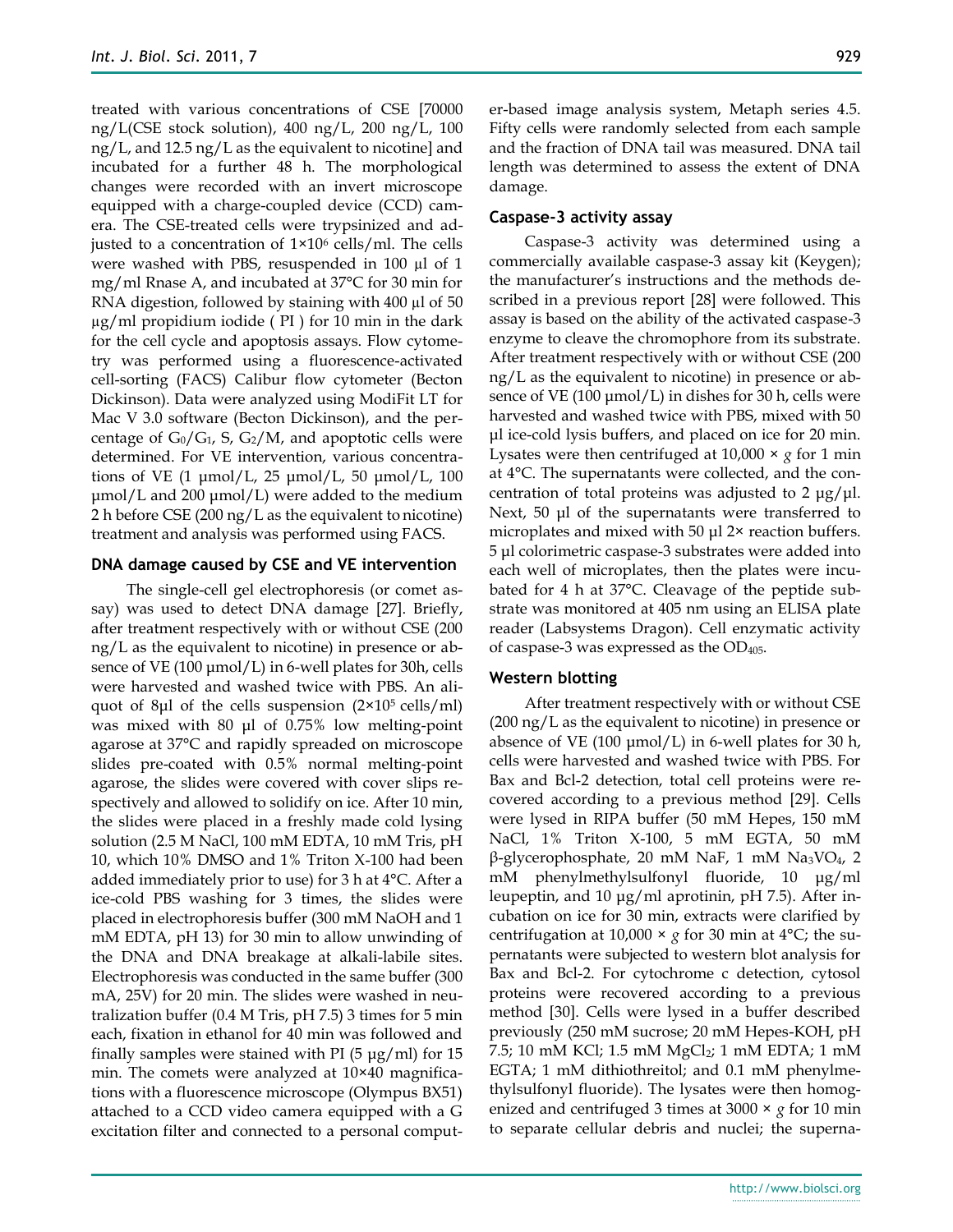tants were subjected to western blot analysis for cytochrome c. The protein content of each supernatant was determined using the Bradford assay. The supernatant solution was mixed with 5× SDS-loading buffer, following treatment in a water bath at 100°C for 10 min. For western blot analysis, equal amounts of total proteins (20 μg) were separated by 12% SDS-PAGE and then transferred and blotted onto a PVDF membrane (Millipore Corporation, Massachusetts, U.S.A.). Immunoblots were analyzed using the following specific primary antibodies (Santa Cruz Biotechnology, Inc., California, U.S.A.): anti-Bax (sc-7480), anti-Bcl-2 (sc-7382), anti-cytochrome c (sc-13156), and anti-actin (sc-1616-R). After exposure to horseradish peroxidase-conjugated secondary antibody (ZB-2301, Zhongshan Goldenbridge Biotechnology, Co., LTD., Beijing, China) for 1 h, protein bands were visualized using Western Blotting Luminol Reagent (sc-2048, Santa Cruz Biotechnology, Inc., California, U.S.A.).

#### **Statistical analysis**

All data were presented as mean ± SD. Statistical analysis was performed using one-way ANOVA (LSD test). We used the SPSS 11.5 program for the statistical analysis. A *P*-value of < 0.05 was considered statistically significant.

#### **Results**

## **Effects of CSE on survival, cell cycle, and apoptosis of ELCs**

#### Effects of CSE on survival of ELCs

The inhibitory effects on ELCs increased with an increase in the CSE concentration and treatment time, indicating dose- and time-dependency of the inhibitory effects. The CSE with a nicotine concentration of 200 ng/L or higher produced clear inhibitory effects on the growth of ELCs at the 24 h, 48 h, and 72 h time points (Figure 1).

#### Effects of CSE on cell cycle of ELCs

The proportion of ELCs in the S and  $G_2/M$ phases decreased significantly in the groups with CSE containing 200 ng/L or higher concentrations of nicotine treatments compared to that in the control group (*P* < 0.05, *P* < 0.01). There was a significant increase in the proportion of ELCs in the  $G_0/G_1$  phase in the groups treated with 200 ng/L or higher concentration of nicotine compared to that in the control group (*P* < 0.01). The above results suggested that the CSE decreased the proportion of cells in the S and  $G_2/M$ phases and mainly arrested the cells in the  $G_0/G_1$ phase (Figure 2).



**Figure 1. Effects of CSE on survival of ELCs (OD**, **mean ±S**, **and n = 3)**. The CSE could inhibit the cell survival and proliferation of the ELCs, indicating dose- and time-dependency of the inhibitory effect. \* *P* < 0.05 *vs* control group. R=-0.930, -0.977, -0.986 for 24 h, 48 h and 72 h respectively, *P* <0.05 (dose-response). Con: control, CSE1: 12.5 ng/L, CSE2: 100 ng/L, CSE3: 200 ng/L, CSE4: 400 ng/L, CSE5: 70,000 ng/L as the equivalent to nicotine.



**Figure 2. Effects of CSE on cell cycle of ELCs ( %**, **mean ±SD**, **n = 3)**. CSE decreased the proportion of ELCs in the S and  $G_2/M$  phases while increased that in the  $G_0/G_1$  phase of cell cycle. \* *P* < 0.05, # *P* < 0.01 *vs* control group. Con: control, CSE1: 12.5 ng/L, CSE2: 100 ng/L, CSE3: 200 ng/L, CSE4: 400 ng/L, CSE5: 70,000 ng/L as the equivalent to nicotine.

#### Effects of CSE on apoptosis of ELCs

The apoptosis rate of ELCs treated with CSE containing 100 ng/L nicotine or higher concentrations increased significantly compared to that of the control group (*P* < 0.05, *P* < 0.01) (Figure 3A). The number of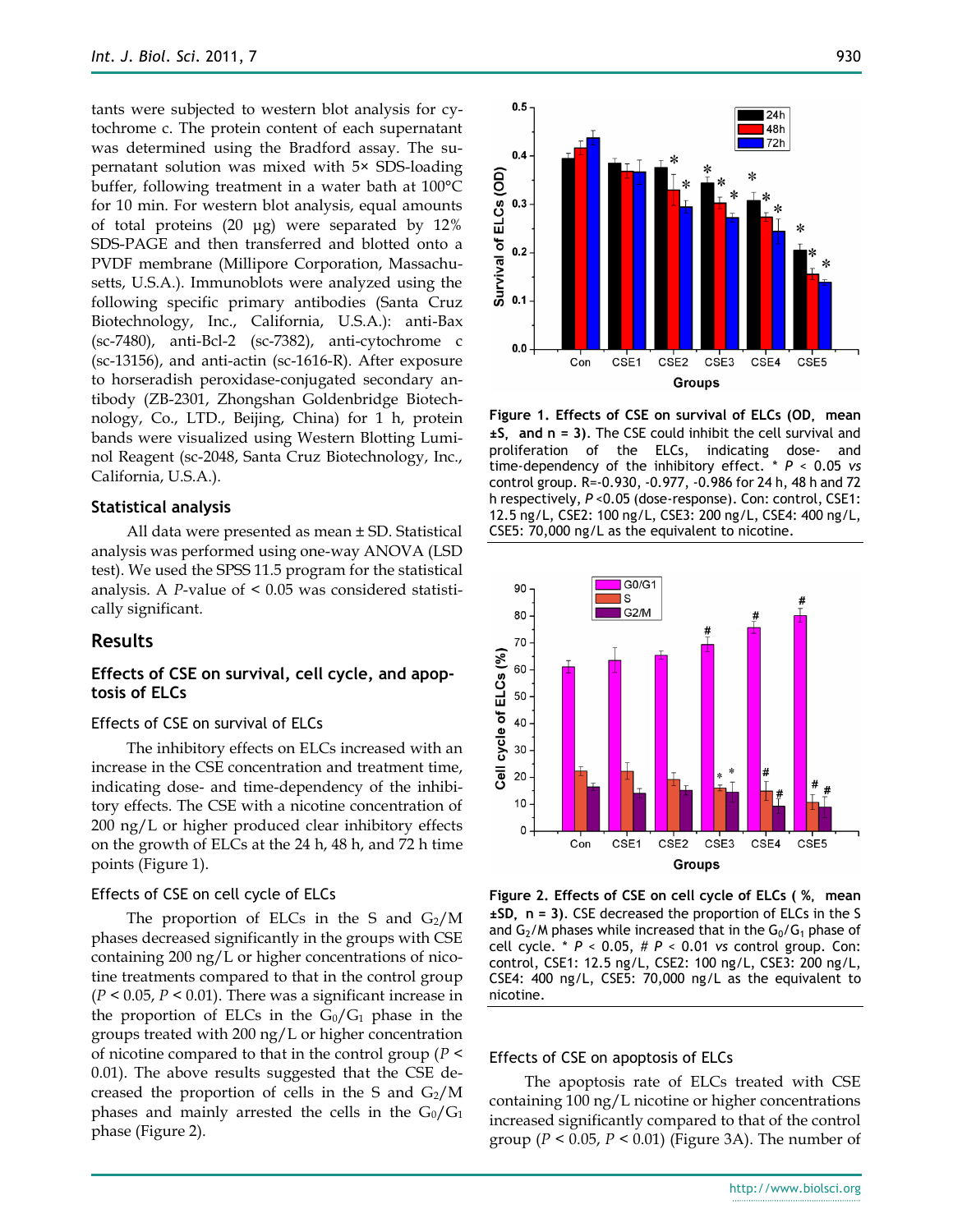apoptotic and shed cells gradually increased with the increase of CSE concentrations (Figure 3 B, C). The above results illustrated that CSE could promote the apoptosis of ELCs.







**Figure 3. Effects of CSE on ELCs apoptosis**. (A) Cell apoptosis rate was determined by the FACS analysis. CSE1: 12.5 ng/L, CSE2: 100 ng/L, CSE3: 200 ng/L, CSE4: 400 ng/L, CSE5: 70,000 ng/L as the equivalent to nicotine. The apoptosis rate of the ELCs treated with CSE with 100 or 200 ng/L nicotine significantly increased compared to that of the control group , furthermore, the apoptosis rate of the ELCs in CSE4 and CSE5 group reached 20% – 40%, showing a significant increase compared to that of the control group. \* *P* < 0.05 *vs* control group, \*\* *P* < 0.01 *vs* control group. (B) Morphological analysis under a light microscope. The number of shed cells clearly increased in CSE2 group, and almost all cells were shed in CSE5 group. (C) The representative pictures for Cell apoptosis rate determined by the FACS analysis. A hypodiploid peak could be seen in the sub- $G_0/G_1$  region, and it reflected an apoptotic state of the cells. VE: 100 μmol/L VE treatment group, CSE: CSE (equivalent to 200 ng/L nicotine) treatment group, CSE+VE: 100 μmol/L VE + CSE (equivalent to 200 ng/L nicotine) treatment group.

#### **DNA damage of ELCs caused by CSE**

The length of the DNA comet tail in ELCs exposed to CSE (200 ng/L as the equivalent to nicotine) was significantly longer than that in the control group  $(P<0.05)$  (Figure 4 A), which was also confirmed by morphological analysis under fluorescence microscope (Figure 4 B). It is suggested that CSE at the experimental concentration was genotoxic and contributed to DNA strand breaks.

## **Preventive effects of VE on CSE-induced ELCs cytotoxicity**

## Preventive effects of VE on CSE-induced inhibitory effects on ELCs survival

At a dose of 100 μmol/L or higher, VE could clearly prevent the inhibitory effects of CSE treatment at 24 h( $P < 0.05$ ); at doses 50  $\mu$ mol/L and 25  $\mu$ mol/L, VE clearly eliminated the inhibitory effect of CSE treatments at 48 h and 72 h, respectively  $(P < 0.05)$ . ELCs survival in the groups treated with 25 μmol/L or higher doses of VE was significantly higher than that in the CSE group at the 72 h time point  $(P < 0.05)$ . The above results suggested that VE could prevent or reverse CSE-induced inhibition in ELCs survival, indicating dose- and time-dependency of the preventive effect, however, VE alone neither promote nor inhibit ELCs survival (Figure 5).

#### Intervention of VE on CSE induced changes in cell cycle of ELCs

The intervention effect of VE was considerably significant at a dose of 100 μmol/L or above (*P* < 0.01). The proportion of ELCs in the  $G_0/G_1$  phase was reversible, and showed no significant difference in 100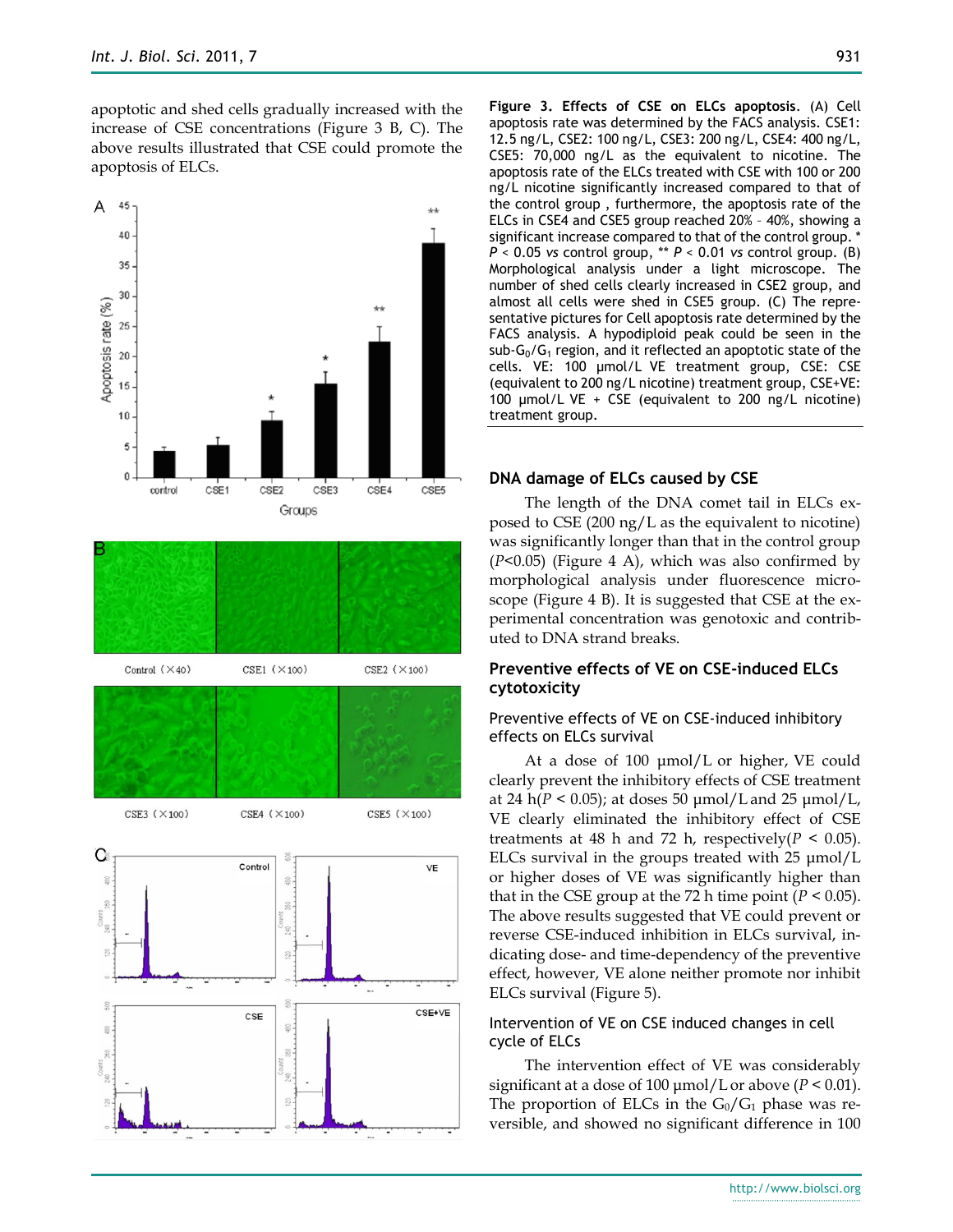μmol/L or above VE treatment groups compared to that of the control group ( $P > 0.05$ ). The proportion of cells in the S and  $G_2/M$  phases was clearly higher in 50 μmol/L or higher VE treatment groups than that of the CSE group ( $P < 0.05$ ), and showed no significant difference compared to that of the control group (*P* > 0.05). The above results suggested that VE could significantly prevent CSE-induced disturbance of the cell cycle of ELCs, showing a dose-dependent correlation, however, VE alone did not induce any changes in cell cycle of ELCs (Figure 6).





**Figure 4. CSE-induced ELCs DNA damage and VE intervention**. (A) DNA damage expressed as the length of DNA tail (μm) was determined by the comet assay. Data represented the mean ± SD of six independent experiments. \* *P* < 0.05 *vs* control group, # *P* < 0.05 *vs* CSE group. (B) Morphological analysis under a fluorescence microscope (Olympus BX51). VE: 100 μmol/L VE treatment group, CSE: CSE (equivalent to 200 ng/L nicotine) treatment group, CSE+VE: 100 μmol/L VE + CSE (equivalent to 200 ng/L nicotine) treatment group.



**Figure 5. Preventive effects of VE on CSE-induced inhibitory effects on ELCs survival (OD**, **mean ±SD**, **and n = 3)**. VE could prevent or reverse CSE-induced inhibition on ELCs survival, indicating dose- and time-dependency of the preventive effects. \* *P* < 0.05 *vs* control group. # *P* < 0.05 *vs* CSE group. Con: control, VE: 100 μmol/L VE treatment group, CSE: CSE (equivalent to 200 ng/L nicotine) treatment group, T1: 1.0 μmol/L VE + CSE (equivalent to 200 ng/L nicotine) treatment group, T2: 25.0 μmol/L VE + CSE (equivalent to 200 ng/L nicotine) treatment group, T3: 50 μmol/L VE + CSE (equivalent to 200 ng/L nicotine) treatment group, T4: 100 μmol/L VE + CSE (equivalent to 200 ng/L nicotine) treatment group, T5: 200 μmol/L VE + CSE (equivalent to 200 ng/L nicotine) treatment group.



**Figure 6. Intervention of VE in CSE-induced change in cell cycle of ELCs (%**, **mean ±SD**, **and n = 3)**. VE could significantly prevent CSE-induced disturbance of the cell cycle of ELCs, showing a dose-dependent correlation, however, VE alone did not induce any change in cell cycle of ELCs. \*  $P < 0.05$ ,  $\zeta P < 0.01$  *vs* control group,  ${}^{#}P < 0.05$ ,  ${}^{@}P <$ 0.01 *vs* CSE group. Con: control, VE: 100 μmol/L VE treatment group, CSE: CSE (equivalent to 200 ng/L nicotine) treatment group, T1: 1.0 μmol/L VE + CSE (equivalent to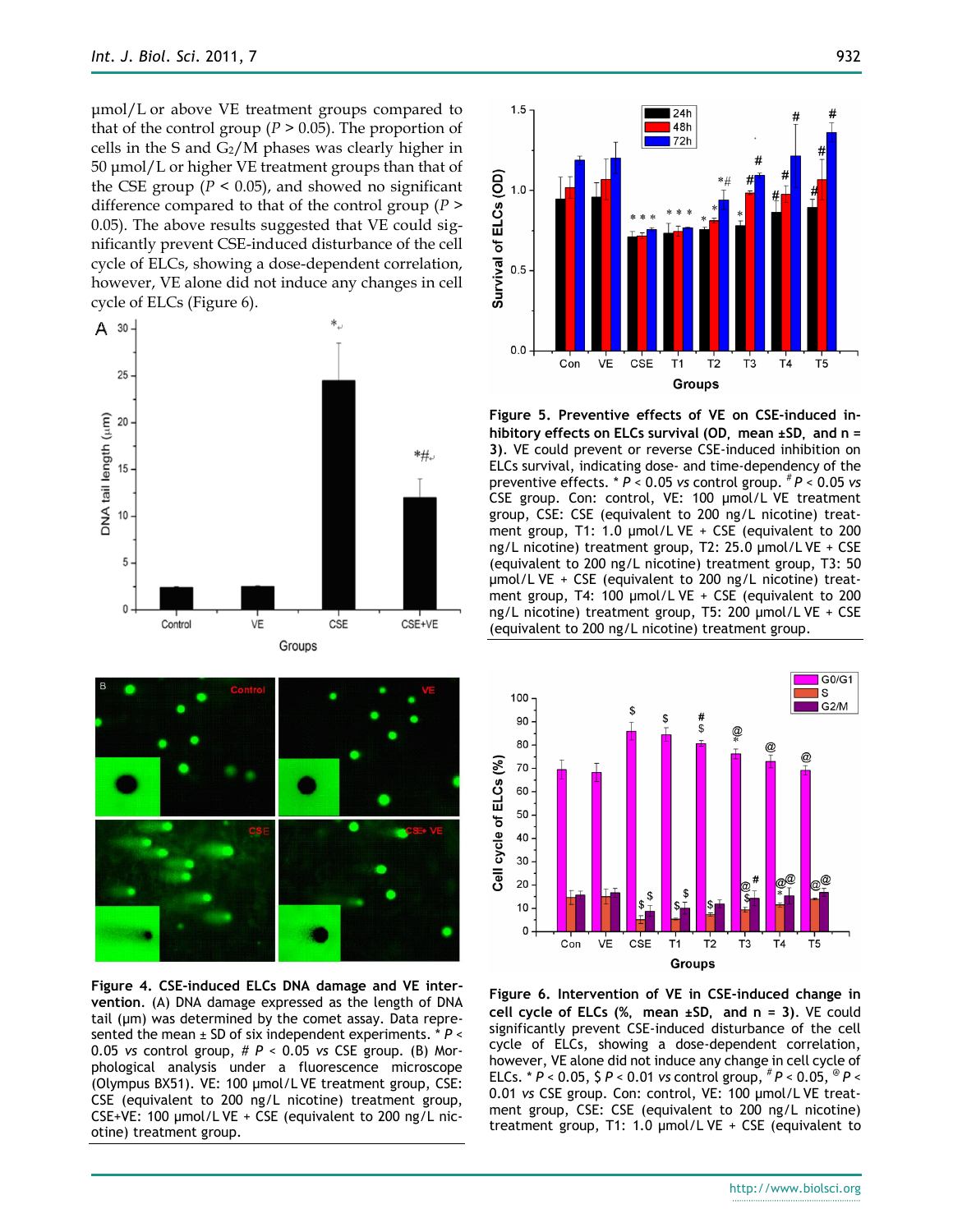200 ng/L nicotine) treatment group, T2: 25.0 μmol/L VE + CSE (equivalent to 200 ng/L nicotine) treatment group, T3: 50 μmol/L VE + CSE (equivalent to 200 ng/L nicotine) treatment group, T4: 100 μmol/L VE + CSE (equivalent to 200 ng/L nicotine) treatment group, T5: 200 μmol/L VE + CSE (equivalent to 200 ng/L nicotine) treatment group.

## Preventive effects of VE on CSE-induced cell apoptosis of ELCs

CSE-induced apoptosis of ELCs was markedly reduced with 25 μmol/L or higher doses of VE treatment ( $P < 0.05$ ,  $P < 0.01$ ). Moreover, the apoptosis rate of ELCs recovered to normal levels with 100 μmol/L or 200 μmol/L VE treatment ( $P > 0.05$ ). The above results showed that VE could significantly prevent or reverse CSE-induced cell apoptosis; furthermore, preventive effect improved with an increase of VE dose, indicating a dose-dependent correlation (r=0.937, *P*<0.05), however, VE alone did not cause any changes to the cell apoptosis of ELCs (Figure 7).

## Preventive effects of VE on CSE-induced DNA damage of ELCs

VE (100 μmol/L) could significantly reduce the length of the DNA comet tail of ELCs compared with that in CSE-treated group (*P*<0.05), suggesting that VE treatment can prevent the CSE-induced DNA damage, but VE alone did not cause any effects to the DNA damage of ELCs (Figure 4 A, B).

## **Involvement of the mitochondrial pathway in CSE-induced apoptosis through cytochrome c-mediated caspase activation**

To determine whether CSE induces apoptosis via the activation of caspases, a specific peptide substrate was used to detect caspase-3 proteolytic activity. Marked caspase-3 activation was observed in ELCs after CSE  $(200 \text{ ng/L} \text{ as the equivalent to nicotine})$ treatment for 30 h, as shown in Figure 8. This result demonstrated that caspase activation was involved in CSE-induced cell apoptosis. VE (100 μmol/L) intervention significantly reduced caspase-3 activity compared with that in the CSE-treated group (*P*< 0.05), while VE treatment alone did not cause any effects ( $P > 0.05$ ).

Western blotting analysis revealed an increase in cytosolic cytochrome c, which coincided with both Bax upregulation and Bcl-2 downregulation in ELCs after CSE (200 ng/L as the equivalent to nicotine) treatment for 30 h. Meanwhile, VE (100 μmol/L) intervention decreased cytosolic cytochrome c release, reduced the expression of Bax, and promoted the expression of Bcl-2 compared with that in the

CSE-treated group (Figure 9). These observations indicated that the mitochondrial pathway of cytochrome c-mediated caspase activation was involved in the response of ELCs to cigarette smoke exposure.



**Figure 7. Preventive effects of VE on CSE-induced cell apoptosis of ELCs**. VE1, VE2, VE3, VE4 and VE5 refer to VE at the dose of 1 μmol/L, 25 μmol/L, 50 μmol/L, 100 μmol/L, 200 μmol/L, respectively. \* *P* < 0.05, \*\* *P* < 0.01 *vs* control group, # *P* < 0.05, # # *P* < 0.01 *vs* CSE group.



**Figure 8. Activation of caspase-3 by CSE and VE intervention in ELCs**. Extracts of whole-cell lysate were analyzed for caspase activity. Specific substrate for caspase-3 was used, and the cleavage of the peptide was monitored at 405 nm. The data represent the mean  $\pm$  SD from 3 independent experiments. \* *P* < 0.05 *vs* control group, # *P* < 0.05 *vs* CSE group. VE: 100 μmol/L VE treatment group, CSE: CSE (equivalent to 200 ng/L nicotine) treatment group, CSE+VE: 100 μmol/L VE + CSE (equivalent to 200 ng/L nicotine) treatment group.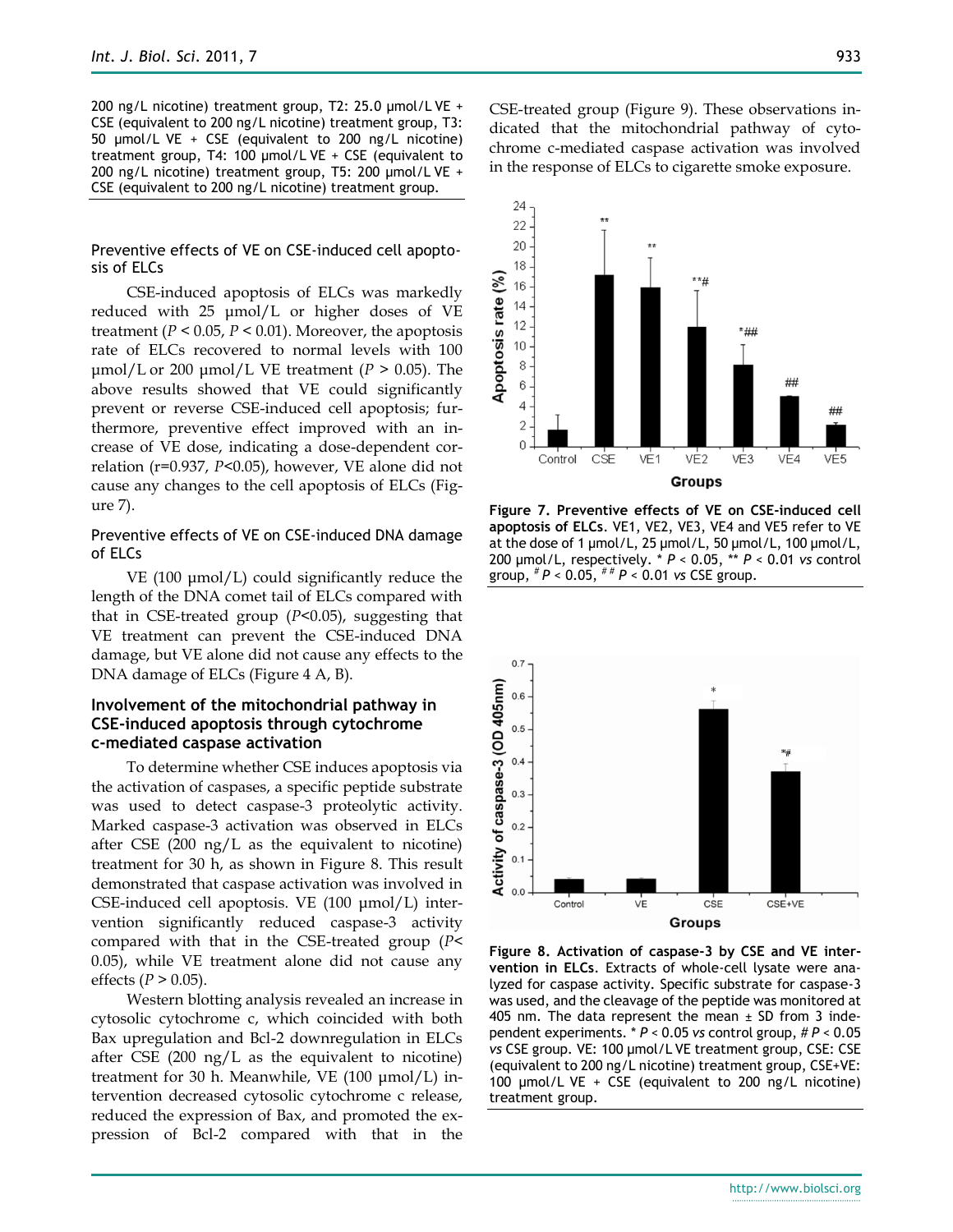

**Figure 9. Release of mitochondrial cytochrome c and expression of Bax and Bcl-2 in ELCs**. The proteins from the cytosolic cell lysate (for cytochrome c) and whole-cell lysate (for Bax and Bcl-2) were analyzed by Western blotting. Actin was used as an internal control. The data represent the mean  $\pm$  SD from 3 independent experiments. (A) The representative pictures for Western blotting in different groups. (B) Expression of proteins of the relevant apoptosis genes in ELCs. \* *P* < 0.05 *vs* control group, # *P* < 0.05 *vs* CSE group. VE: 100 μmol/L VE treatment group, CSE: CSE (equivalent to 200 ng/L nicotine) treatment group, CSE+VE: 100 μmol/L VE + CSE (equivalent to 200 ng/L nicotine) treatment group.

## **Discussion**

Cigarette smoke (CS) contains more than 4,500 chemical compounds, including high concentrations of oxygen free radicals and nitric oxide in the gas phase and organic compounds such as semiquinone radicals in the tar phase. These compounds resulted in the generation of reactive oxygen and nitrogen species [31-35]. It has been recently demonstrated that CSE contains some stable oxidants, i.e., peroxynitrite-like reactants, which cause extensive oxidative stress damage [36, 37]. Since the damage was induced by oxidative stress, antioxidants could play a major role in protection against CS-related lung damage or diseases. VE, a potent peroxyl radical scavenger, is a chain-breaking antioxidant that prevents the propagation of free radical damage in biological membranes [38], and it may have protective effects against CSE-induced cytotoxicity in the lung cells. The significance of VE has been proven as a radical chain breaking antioxidant that can protect the integrity of tissues and play an important role in life process, and it has been found to possess functions that are independent of its antioxidant/radical scavenging ability, such as inhibitory effects on protein kinase C, on the growth of certain cells and on the transcription of some genes, activation on the expression of other genes [39].

Several studies have evaluated the effects of CS on cell proliferation in lung fibroblasts, the results indicated that CSE significantly inhibited fibroblast proliferation and migration, and induced cellular senescence [14, 16]. Our results showed that CSE could produce an obvious inhibitory effect on the survival of ELCs; furthermore, this effect increases with an increase in CSE concentration and treatment time, indicating dose- and time-dependency of the inhibitory effects. VE could remarkably prevent and reverse the CSE-induced inhibitory effects on the growth of ELCs. Furthermore, at doses of 100 μmol/L or above VE treatment, cell growth recovered to normal level and was even better than that in the control group, illustrating that VE could not only prevent CSE-induced inhibitory effects on cell growth but could also significantly promote cell proliferation.

The inhibitory effects of CSE on cell proliferation and the preventive effect of VE on CSE-induced cytotoxicity might be closely correlated with the cell cycle. We found that CSE clearly disturbed the cell cycle of ELCs, produced a significant decrease in the proportion of cells in the S and  $G_2/M$  phases and an obvious increase in the proportion of cells in the  $G_0/G_1$  phase. It is suggested that CSE arrested the ELCs at the  $G_0/G_1$  phase. Nyunoya et al [16] also drew a similar conclusion. CSE severely disturbed the normal progression of the cell cycle, which might be the mechanism underlying CSE-induced inhibition of cell proliferation and CSE-induced apoptosis; also might be the mechanism of tumor formation because it is well kwon that the disorder of cell cycle is one of the mechanisms of tumor formation [14, 16]. We found that VE clearly prevented and improved CSE-induced disturbance of the cell cycle; furthermore, the normal cell cycle was restored with 100 μmol/L VE treatment. The results illustrated that VE exhibits an obvious preventive effect on the CSE-induced disturbance of cell cycle.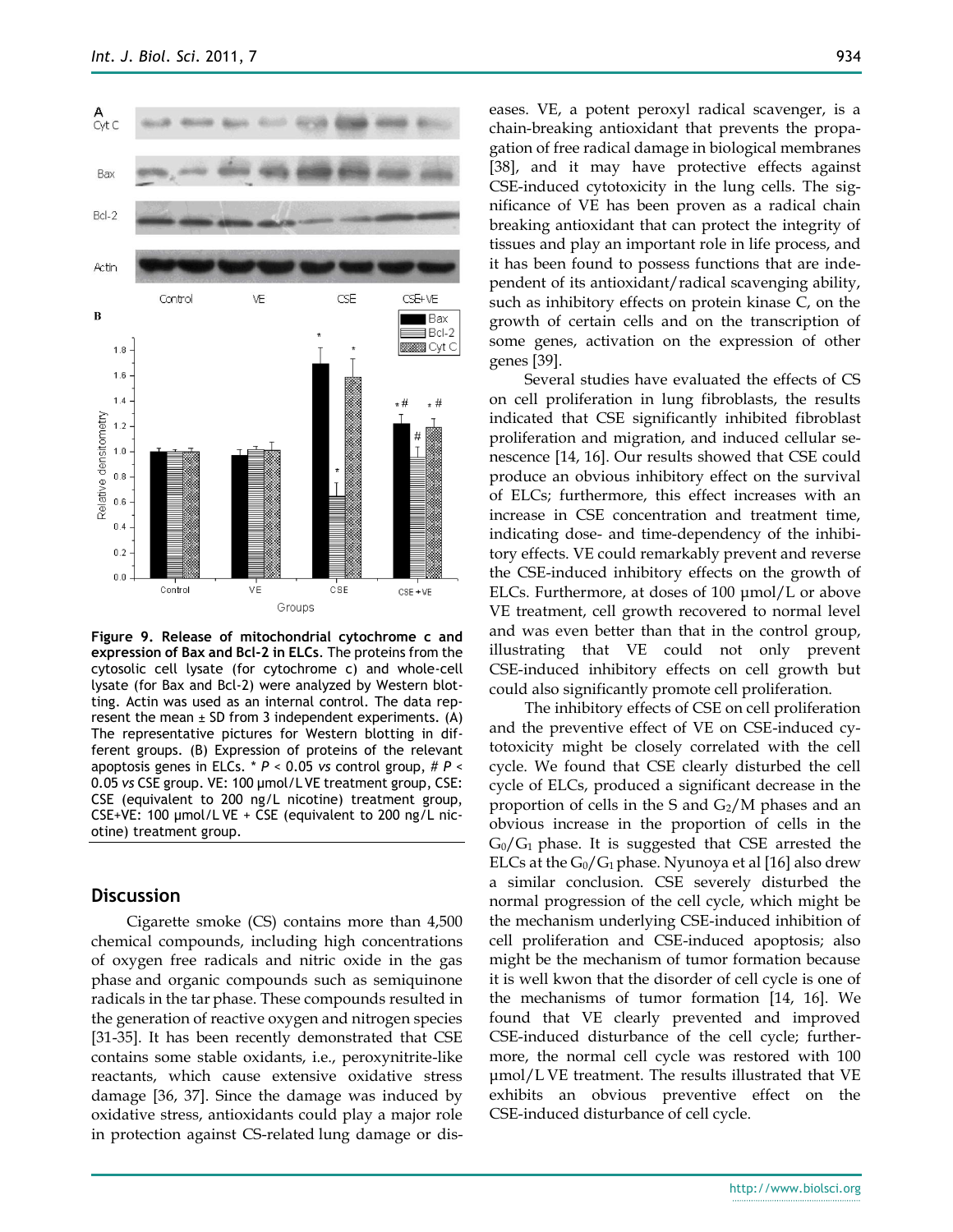Numerous studies have reported that CSE could induce death or apoptosis in different cell lines [17, 18, 40]. Liu et al reported that CSE only induced DNA damage in human bronchial epithelial cells and not cell apoptosis [19].The reason about this different observation might lie in the different CSE doses used in the experiment. Low concentrations of cigarette smoke induced DNA damage and repair without leading to apoptosis in human bronchial epithelial cells, higher concentrations of cigarette smoke, however, could induce either apoptosis or necrosis [41]. Our results showed that CSE clearly induced apoptosis in ELCs, in a dose-dependent manner, i.e., the proportion of cell apoptosis significantly increased with an increase in the CSE concentration. This result confirmed to those of other studies [42, 43]. VE could remarkably prevent and reverse CSE-induced apoptosis in a dose-dependent manner. Apoptosis was restored to normal levels with 200 μmol/L of VE treatment. This result indicated that VE had a preventive effect on CSE-induced apoptosis.

Accumulating evidence indicated that mitochondria play a pivotal role in the apoptotic process in mammalian cells [44]. Activated effector caspase-3 subsequently executed apoptosis by cleaving various cellular substrates vital for cell survival, ultimately resulting in apoptosis [45]. The caspase activation events could be initiated by the release of cytochrome c from the mitochondria into the cytosol, and this was a critical step in the death-signaling cascade [46]. It was the expression and subcellular translocation of cell death initiators or repressors such as Bax and Bcl-2 that regulated the release of cytochrome c [47, 48]. The overexpression of Bcl-2 blocked cytochrome c release in response to a variety of apoptotic stimuli [49]. In contrast, the upregulation and redistribution of Bax from the cytosol to the mitochondria could promote the release of cytochrome c [50]. The evidence from the present study confirmed that CSE promoted ELCs apoptosis and VE intervention yielded the opposite results in which the cytochrome c-mediated caspase activation mitochondrial signaling pathway was involved.

In conclusion, a primary culture of ELCs was used for the first time to observe the preventive effect of the antioxidant VE on CSE-induced cytotoxicity. CSE could clearly inhibit the survival of ELCs, disturb the cell cycle, promote cell apoptosis, and induced DNA damage. VE possessed a significant antagonistic effect on the above effects of CSE. At a certain dose, VE treatment might inhibit or reverse the cytotoxic effects of CSE on ELCs. The mechanisms underlying CSE-induced cytotoxicity and VE intervention might

be associated with the mitochondrial pathway of cytochrome c-mediated caspase activation.

#### **Acknowledgments**

We thank Zu-Guo Zhao, Shi-Jie Wang, Xiang-Fei Guo and Jing Lang for assistance with preparation of experiments; Zhao-Yun Yin for assistance with data analysis.

## **Conflict of Interests**

The authors declare no competing financial interests.

#### **References**

- 1. Newcomb PA, Carbone PP. The health consequences of smoking. Cancer. Med Clin North Am. 1992; 76: 305-31.
- 2. Thun MJ, Henley SJ, Calle EE. Tobacco use and cancer: an epidemiologic perspective for geneticists. Oncogene. 2002; 21: 7307-25.
- 3. Yang GH, Ma JM, Liu N, et al. [Smoking and passive smoking in Chinese, 2002]. Zhonghua Liu Xing Bing Xue Za Zhi. 2005; 26: 77-83.
- 4. Husgafvel-Pursiainen K. Genotoxicity of environmental tobacco smoke: a review. Mutat Res. 2004; 567: 427-45.
- 5. Felber Dietrich D, Schwartz J, Schindler C, et al. Effects of passive smoking on heart rate variability, heart rate and blood pressure: an observational study. Int J Epidemiol. 2007; 36: 834-40.
- 6. Hawamdeh A, Kasasbeh FA, Ahmad MA. Effects of passive smoking on children's health: a review. East Mediterr Health J. 2003; 9: 441-7.
- 7. Poulsen HE, Prieme H, Loft S. Role of oxidative DNA damage in cancer initiation and promotion. Eur J Cancer Prev. 1998; 7: 9-16.
- 8. Prasad KN, Edwards-Prasad J. Vitamin E and cancer prevention: recent advances and future potentials. J Am Coll Nutr. 1992; 11: 487-500.
- 9. The effect of vitamin E and beta carotene on the incidence of lung cancer and other cancers in male smokers. The Alpha-Tocopherol, Beta Carotene Cancer Prevention Study Group. N Engl J Med. 1994; 330: 1029-35.
- 10. Woodson K, Tangrea JA, Barrett MJ, et al. Serum alpha-tocopherol and subsequent risk of lung cancer among male smokers. J Natl Cancer Inst. 1999; 91: 1738-43.
- 11. Fiala E, Sohn OS, Wang CX, et al. Induction of preneoplastic lung lesions in guinea pigs by cigarette smoke inhalation and their exacerbation by high dietary levels of vitamins C and E. Carcinogenesis. 2005; 26: 605-12.
- 12. Yang J, Wang L, Chen Z, et al. Antioxidant Intervention of Smoking-Induced Lung Cancer in Mice by Vitamin E and Quercetin. BMC cancer. 2008; 8: 383.
- 13. Lannan S, Donaldson K, Brown D, et al. Effect of cigarette smoke and its condensates on alveolar epithelial cell injury in vitro. Am J Physiol. 1994; 266: L92-100.
- 14. Nakamura Y, Romberger DJ, Tate L, et al. Cigarette smoke inhibits lung fibroblast proliferation and chemotaxis. Am J Respir Crit Care Med. 1995; 151: 1497-503.
- 15. Nakayama T, Kaneko M, Kodama M, et al. Cigarette smoke induces DNA single-strand breaks in human cells. Nature. 1985; 314: 462-4.
- 16. Nyunoya T, Monick MM, Klingelhutz A, et al. Cigarette smoke induces cellular senescence. Am J Respir Cell Mol Biol. 2006; 35: 681-8.